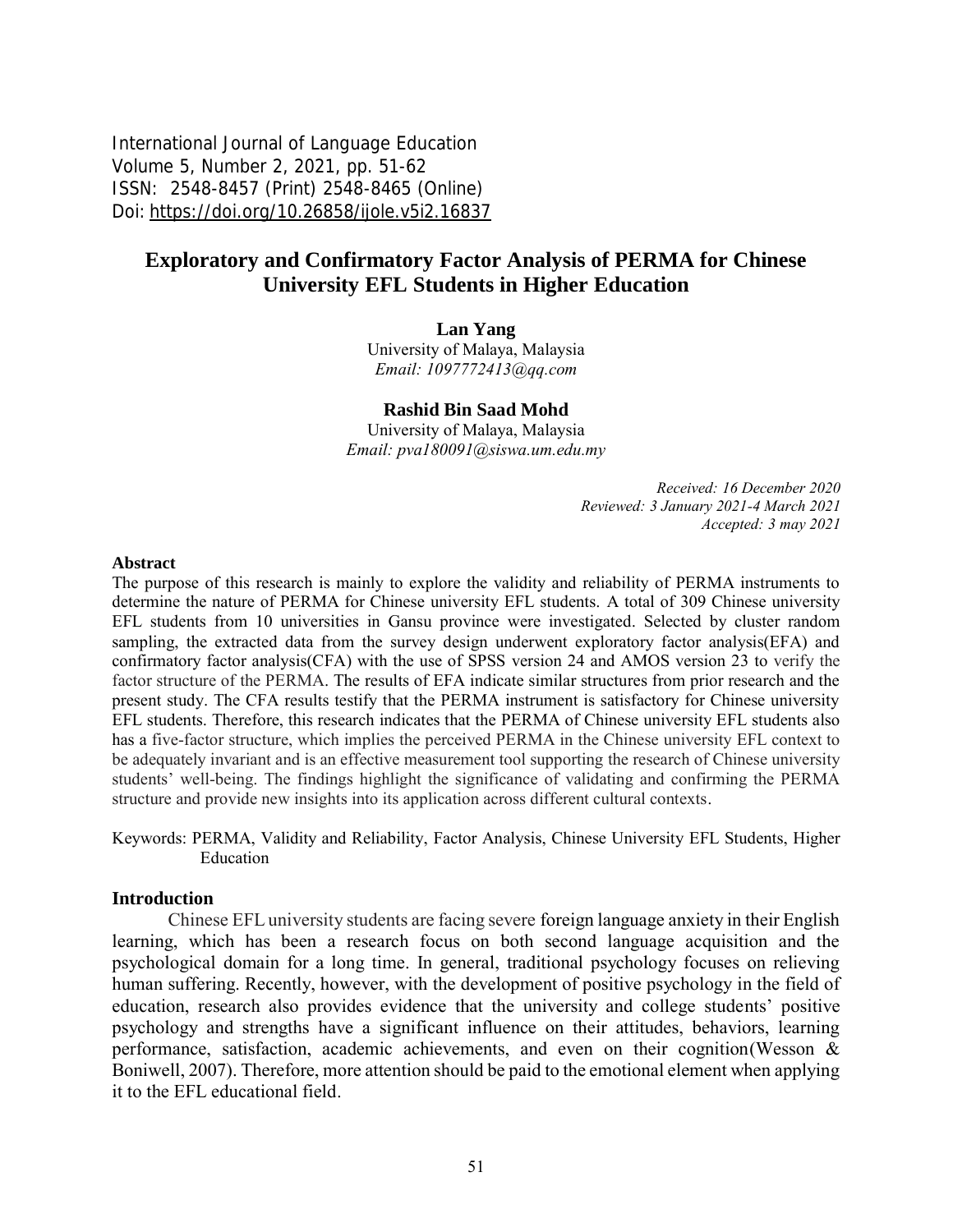## **Literature review**

Described as "an umbrella term for the study of positive emotions, positive character traits and institutions that enable individuals to flourish"[\(M. E. Seligman & Csikszentmihalyi, 2000\)](#page-11-1), all of which are major concerns in language learning, positive psychology emphasizes the exploration of advantages and values of human psychology as a way to enhance the quality of human life and bring the learners potential to a full realization[\(Gable & Haidt, 2005\)](#page-10-0).

With the fast-growing interest over the past twenty years, research scholars have sought to gain a better understanding of the positive psychology constructs[\(M. E. Seligman &](#page-11-1)  [Csikszentmihalyi, 2000;](#page-11-1) [Snyder & Lopez, 2009\)](#page-11-2). Seligman explained that well-being is multicomponential and there are several measurable factors and contribute to the development of the well-being conceptual framework which is known as PREMA theory, including five domains, namely positive emotions, engagement, relationship, meaning, and achievement.

According to Seligman[\(2012\)](#page-11-3), positive emotion refers to experiencing good feelings, such as interest, hope, joy, gratitude[\(Butler & Kern, 2016;](#page-9-0) [Cohn & Fredrickson, 2009;](#page-9-1) [M. E. Seligman,](#page-11-3)  [2012\)](#page-11-3), which is viewed as the main indicator of well-being[\(Coffey, 2018;](#page-9-2) [Coffey, Warren, &](#page-9-3)  [Gottfried, 2015\)](#page-9-3) and has high correlations with better both physical and mental health and the life satisfaction[\(Diener, 2000\)](#page-10-1).

Engagement in positive psychology refers to the act of becoming highly interested, absorbed, or focused in daily life activities[\(Butler & Kern, 2016;](#page-9-0) [Csikszentmihalyi, Abuhamdeh,](#page-10-2)  [& Nakamura, 1990;](#page-10-2) [M. E. Seligman, 2012\)](#page-11-3)which is the state that the individuals can be fully interested and absorbed in activities and use their curiosity and skills to the inquiry. A high level of engagement in an activity is also referred to as "flow"[\(Csikszentmihalyi et al., 1990\)](#page-10-2), or the overall feeling of being "in the zone". Engagement can be psychological(e.g., concentrating activity), cognitive(e.g., goal setting and self-regulation), and behavioral (e.g., social involvement)[\(D'raven & Pasha-Zaidi, 2016\)](#page-10-3). Across several studies, engagement has been found to be positively associated with other indicators of well-being, including life satisfaction and positive emotion[\(Ruch, Harzer, Proyer, Park, & Peterson, 2010;](#page-11-4) [Vella-Brodrick, Park, & Peterson,](#page-11-5)  [2009\)](#page-11-5).

The construct of relationships shows the ability that one can have positive relationships with others. It is the feelings of being cared about by other people, authentically connected to others, and secure in those connections[\(M. E. Seligman, 2012\)](#page-11-3), which includes a sense of connectedness, loving, and sharing emotions with others. There is a positive correlation between positive relationships and academic achievements, as well as happiness[\(Diener & Seligman, 2002;](#page-10-4) [Pavot & Diener, 2009;](#page-11-6) [Peterson, 2006\)](#page-11-7).

Meaning indicates that the individuals can have a sense of belonging and serve something they believe to be more meaningful than themselves, that is, a sense of purpose or fulfillment in life derived from something greater than the self[\(Butler & Kern, 2016;](#page-9-0) [M. E. Seligman, 2012;](#page-11-3) [Steger, Kashdan,](#page-11-8) & Oishi, 2008). People with a higher sense of meaning are proved to be with better physical and mental health, better academic achievement, along with higher life satisfaction[\(Brassai, Piko, & Steger, 2011;](#page-9-4) [Cavazos Vela, Castro, Cavazos, Cavazos, & Gonzalez,](#page-9-5)  [2015;](#page-9-5) [DeWitz, Woolsey, & Walsh, 2009;](#page-10-5) [King, Hicks, Krull, & Del Gaiso, 2006;](#page-10-6) [Steger & Frazier,](#page-11-9)  [2005\)](#page-11-9).

Accomplishment reveals that individuals can pursue personal goals and success, strive for, and achieve meaningful outcomes[\(Butler & Kern, 2016;](#page-9-0) [M. E. Seligman, 2012\)](#page-11-3). The positive relationship has been proved between the positive accomplishment and school engagement and academic aspirations[\(Vasalampi, Salmela-Aro, & Nurmi, 2009\)](#page-11-10), mental flexibility and a growth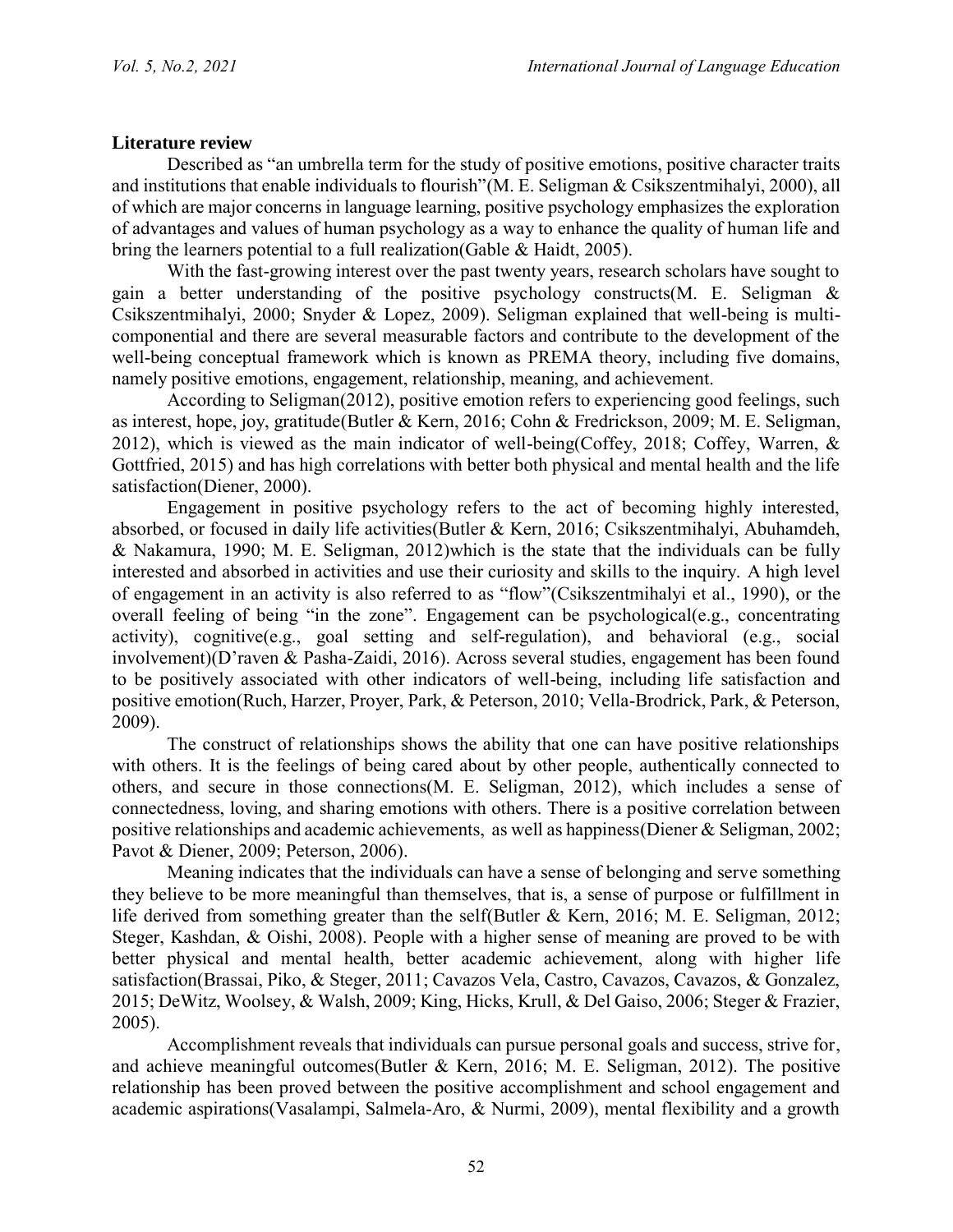mindset[\(Molden & Dweck, 2006;](#page-10-7) [Nussbaum & Dweck, 2008\)](#page-11-11), and also, better academic performance[\(Blackwell, Trzesniewski, & Dweck, 2007;](#page-9-6) [Mangels, Butterfield, Lamb, Good, &](#page-10-8)  [Dweck, 2006\)](#page-10-8).

Ample research available shows the evidence that the PERMA model has a positive influence on promoting students' psychological well-being(a sense of purpose and positive emotions) and their relationships, academic motivation, skills, and performance[\(Kern, Waters,](#page-10-9)  [Adler, & White, 2015;](#page-10-9) [Norrish & Vella-Brodrick, 2009;](#page-11-12) [Norrish, Williams, O'Connor, &](#page-11-13)  [Robinson, 2013;](#page-11-13) [Oades, Robinson, Green, & Spence, 2011;](#page-11-14) [M. Seligman, 2011;](#page-11-15) [M. E. Seligman,](#page-11-3)  [2012;](#page-11-3) [M. E. Seligman, Ernst, Gillham, Reivich, & Linkins, 2009;](#page-11-16) [Shoshani, Steinmetz, & Kanat-](#page-11-17)[Maymon, 2016\)](#page-11-17). Although Seligman[\(2012\)](#page-11-3) proposed the PREMA model and some scholars[\(Allen, 2017;](#page-9-7) [Joel, 2017\)](#page-10-10) have proven PERMA as a valid, reliable, and practicable model among athletes, education leaders, soldiers, nurses, and service workers. However, the research on university and college students' psychology is generally sparse, even none in the field of second language acquisition and English foreign language learning. Also, the PERMA profile has few research results reported on university and college EFL students, there is still research missing in a non-diverse sample of EFL students.

Considering the general problem of language anxiety among Chinese college EFL students, there have been more and more voices calling for integrating positive psychology into this field[\(MacIntyre, Gregersen, & Mercer, 2016\)](#page-10-11), it is a need to have gradually gained entry into the language education field to determine the validity and reliability of the instrument adopted from Butler&Kern[\(2016\)](#page-9-0) to examine if the generally accepted instruments for PERMA model are truly universal in Chinese EFL context.

## **Research questions**

- 1. Does the five-factor correlated structure of the PERMA model instrument optimally fit data in the Chinese EFL context?
- 2. Is the PERMA model instrument reliable and valid for measuring students' positive psychology in the Chinese EFL context?

## **Research method**

Research design

This research applied quantitative methods. A quantitative method is a research design that explains phenomena by collecting numerical data that are analyzed using mathematically based methods, in particular, statistics to analyze the data[\(Aliaga & Gunderson, 1999\)](#page-9-8). That is to say, quantitative research is an approach for testing objective theories by examining the relationship among variables. These variables, in turn, can be measured, typically on instruments, so that numbered data can be analyzed using statistical procedures[\(Creswell & Creswell, 2017\)](#page-9-9). The current research adopts the survey research, which has great statistical power and a high degree of generalizability[\(Babbie,](#page-9-10) 2013; [Creswell, 2014;](#page-9-11) [Flick, 2015\)](#page-10-12), can help the researcher identify the beliefs and attitudes of individuals[\(Creswell, 2008;](#page-9-12) [Punch, 2013\)](#page-11-18), and measure the phenomena which cannot be observed directly but do exist in the environment Gall, Gall, & Borg, 1999).

### Research subject

Using probability sampling[\(Creswell & Clark, 2017\)](#page-9-13), the population of this particular research includes 309 Chinese university EFL students, which were employed from 10 universities in Gansu province. All selected universities adopt blended learning in EFL education. Ranging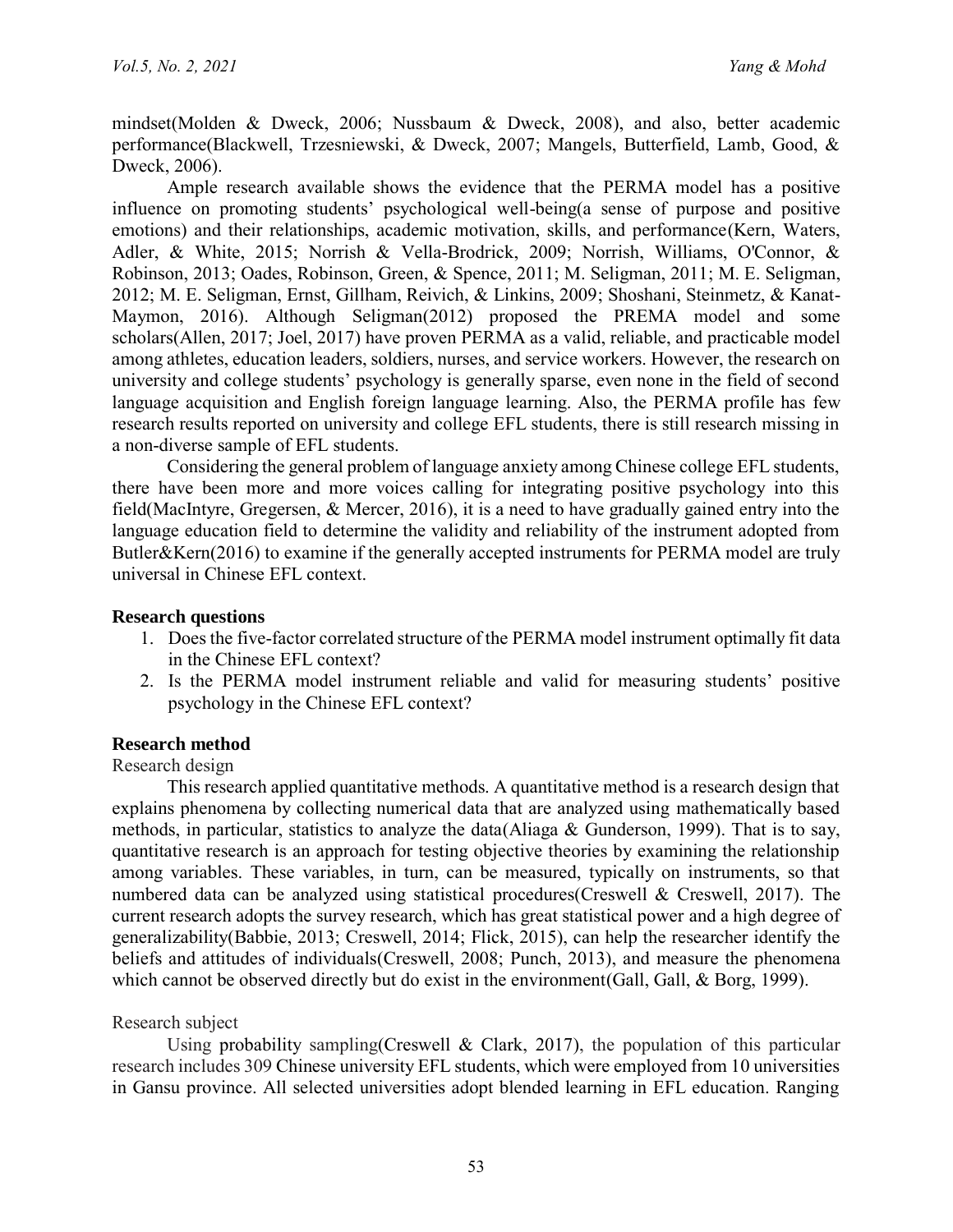from 18 to 22 years old, targeted volunteers included 184(59.6%) female and 125(40.4%) male subjects. All participants answered the questionnaire during the EFL face-to-face lecture hours.

## Research instrument

The current research adopts the 15-item PERMA questionnaire from Butler and Kern[\(2016\)](#page-9-0). As an 11-point Likert-type scale, it includes five aspects, that is, positive emotions, engagement, relationship, meaning, and accomplishment. There are three items available in every construct. Back translation from experts in this field and pilot study in the Chinese context was utilized to ensure the validity and reliability of the instrument. Due to non-native speakers participants are, after the back translation of expert to ensure its comparability and precision, also, a pre-test was conducted on ten subjects to check and test its structure, wording, and the probable responding time. Then the pilot study is carried out and the SPSS version 24.0 was used in the analysis of the pilot study. The result of the pilot study shows that the PERMA profiler is reliable(Cronbach's Alpha of positive emotions is 0.836, engagement is 0.872, relationship is 0.966, meaning is 0.944, and accomplishment is 0.872.). Then the SPSS version 24.0 and the AMOS version 24.0 were employed in the actual study to conduct exploratory factor analysis(EFA) and confirmatory factor analysis(CFA) respectively in the Chinese context to answer the research questions in the present research.

## **Research results**

### Preliminary analysis

In the stage of the preliminary analysis, the missing data, outliers, and normality are checked for further data analysis. With the skewness and kurtosis value ranging from –1.96 to +1.96 at 0.05 significant level data analysis[\(Hair, Black, Babin, Anderson, & Tatham, 1998\)](#page-10-14), univariate normality of construct is identified carefully by this standard. The correlation of more than 0.90 is also regarded as multicollinearity[\(Kline, 2015\)](#page-10-15). The means, standard deviations as well as correlation matrix, skewness, and kurtosis for all constructs are shown in Table 1.

| Table 1 Descriptive statistics and inter-correlations of the variables. |          |          |          |          |          |  |
|-------------------------------------------------------------------------|----------|----------|----------|----------|----------|--|
| Variables                                                               |          |          | 3        | 4        | 5        |  |
| 1. Positive Emotions                                                    |          | $.481**$ | 489**    | $464**$  | 553**    |  |
| 2. Engagement                                                           |          |          | $.425**$ | $.470**$ | $.456**$ |  |
| 3. Relationship                                                         |          |          |          | $.474**$ | $434**$  |  |
| 4. Meaning                                                              |          |          |          |          | $.448**$ |  |
| 5. Accomplishment                                                       |          |          |          |          |          |  |
| <b>Skew</b>                                                             | $-1.119$ | $-1.145$ | $-0.953$ | $-1.103$ | $-0.936$ |  |
| Kurtosis                                                                | 0.020    | 0.083    | $-0.393$ | 0.172    | $-0.369$ |  |
| M                                                                       | 6.249    | 6.448    | 6.147    | 6.493    | 6.182    |  |
| <b>SD</b>                                                               | 2.392    | 2.462    | 2.697    | 2.556    | 2.460    |  |

Note: \*\*Correlation is significant at the 0.01 level (two-tailed)

According to Table 1, the output of the preliminary analysis for the items of the PERMA model has achieved the standard of univariate normality(the skewness and kurtosis values ranging from -1.145 to 0.172). As to multicollinearity, the correlation value of each sub-constructs ranged from 0. 425 to 0.553, indicating that each sub-construct reached discriminant validities.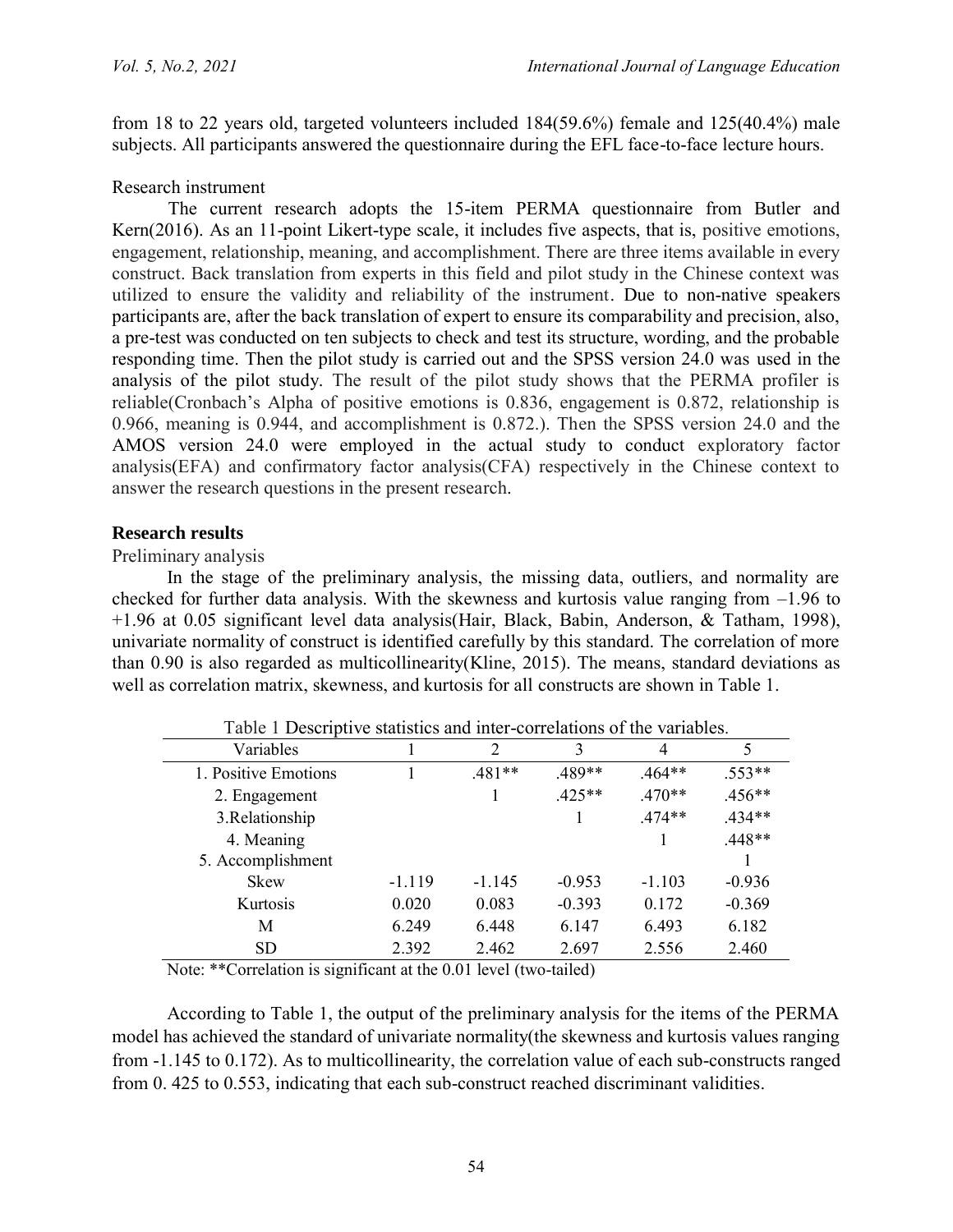In the instrument of the PERMA model, there are fifteen items available to measure five constructs, that is, positive emotions, engagement, relationship, meaning, and accomplishment, in which each construct has three items. The exploratory factor analysis was carried out by SPSS version 24.0 to check whether the statistical criteria were satisfied in the current study. The results of EFA show that the value of Kaiser–Meyer–Olkin (KMO) for PERMA was 0.883 > 0.70, and the Bartlett Chi-square approximation was  $3704.386$  with  $p = 0.000$ , which is significant, rejecting the null hypothesis that the correlation matrix was an identity matrix. All of these ensure the availability of an adequate number of items for each factor and provide evidence that the EFA method was appropriate for use in current research[\(Auerswald & Moshagen, 2019\)](#page-9-14). Therefore, the next step was to identify the values of the extraction communalities, eigenvalues, percentage of variances, and factor loading.

| Factor       | T EIZMIT<br>Dimensions | Items           | Communalities | Eigenvalue | $%$ of   | Components |                |       |       |       |
|--------------|------------------------|-----------------|---------------|------------|----------|------------|----------------|-------|-------|-------|
|              |                        |                 |               |            | Variance |            | $\overline{2}$ | 3     | 4     | 5     |
|              | Positive               | PE1             | 0.843         | 1.076      | 7.173    | 0.869      |                |       |       |       |
|              | Emotions               |                 |               |            |          |            |                |       |       |       |
|              |                        | PE <sub>2</sub> | 0.811         |            |          | 0.794      |                |       |       |       |
|              |                        | PE3             | 0.727         |            |          | 0.693      |                |       |       |       |
|              | Engagement             | E1              | 0.864         | 1.301      | 8.676    |            | 0.867          |       |       |       |
|              |                        | E2              | 0.742         |            |          |            | 0.793          |       |       |       |
|              |                        | E <sub>3</sub>  | 0.787         |            |          |            | 0.824          |       |       |       |
|              | Relationship           | R1              | 0.933         | 7.233      | 48.217   |            |                | 0.902 |       |       |
| <b>PERMA</b> |                        | R <sub>2</sub>  | 0.902         |            |          |            |                | 0.882 |       |       |
|              |                        | R <sub>3</sub>  | 0.909         |            |          |            |                | 0.883 |       |       |
|              | Meaning                | M <sub>1</sub>  | 0.855         | 1.570      | 10.466   |            |                |       | 0.825 |       |
|              |                        | M <sub>2</sub>  | 0.840         |            |          |            |                |       | 0.862 |       |
|              |                        | M <sub>3</sub>  | 0.919         |            |          |            |                |       | 0.895 |       |
|              | Accomplishment         | A <sub>1</sub>  | 0.803         | 1.458      | 9.723    |            |                |       |       | 0.819 |
|              |                        | A2              | 0.846         |            |          |            |                |       |       | 0.844 |
|              |                        | A <sub>3</sub>  | 0.857         |            |          |            |                |       |       | 0.865 |

Table 2. Factor Loadings, Communalities, Eigenvalues, and Percentage of Variances For **DEDMA** 

Table 2 presents the detail of factor loading, communalities, eigenvalues, and the percentage of variances explained by the sub-constructs of PERMA.

Firstly, the values of the extraction communalities represent the variance in each item calculated before and after the factor analysis. The values of such communalities for each item which were less than 0.50 were dropped from further analysis(Hair, Black, Babin, Anderson, & [Tatham, 2006\)](#page-10-16). Small values  $(\le 0.50)$  of the extraction communalities indicate that less than half of the variance in the item was considered in identifying the latent construct. In the current research, all item communalities ranged from 0.727 to 0.933, which exceeded the 0.50 level for adequate explanation.

Next, a five-factor solution with eigenvalues over 1 emerged from the EFA, explaining 84.26% of the variance in total. The PERMA factors and their contributions were as follows: relationship, 48.22%; meaning, 10.47%; accomplishment, 9.72%; engagement, 8.68%; and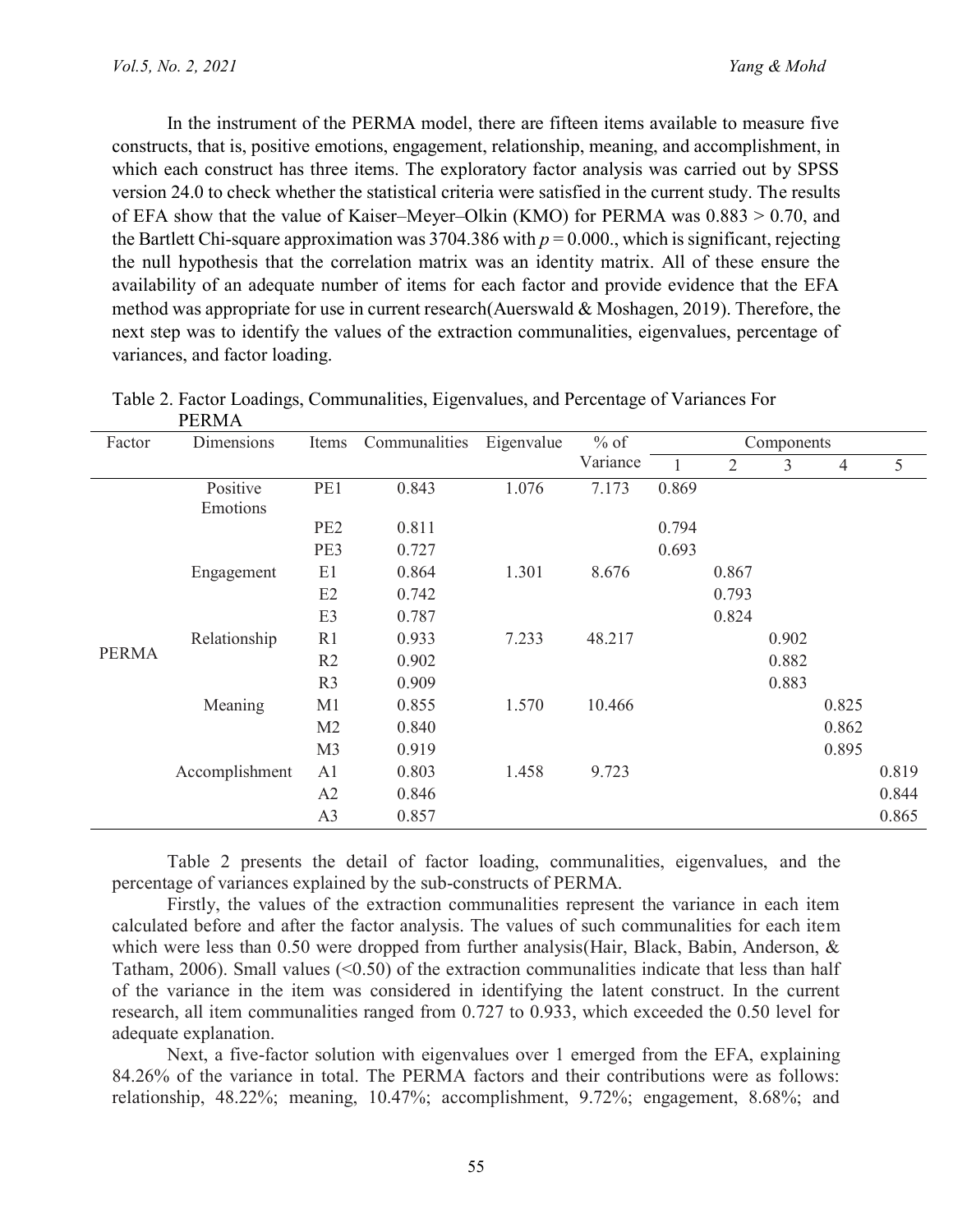positive emotions, 7.17%. The component matrix after varimax rotation was employed to identify the items that were more related to each factor. In the present study, all suggested 15 items for measuring PERMA were registered by high loading factors ranging from 0.693 to 0.902 (>0.50).

Another method to select the correct number of factors to be extracted is to investigate a scree plot (Figure 1). As shown in Figure 1, the scree plot suggests five factors that can be determined.



Figure 1. Scree plot of the 15 items for PERMA

Confirmatory factor analysis: testing the measurement models.

Among the available quantitative methods, the CFA always be carried out in order to verify the construct validity of the instrument developed[\(Campbell & Fiske, 1959;](#page-9-15) [Hoyle, 2012;](#page-10-17) [Kline,](#page-10-18)  [1998\)](#page-10-18). It is the main advantage of CFA in construct validity research that directly comparing alternative models of relationships among constructs is possible and achievable(Whitely, 1983). With the extensive use of CFA, the validity of the construct can be assessed by AMOS software[\(Kline, 2015\)](#page-10-15). Through CFA, the questionnaire can be revised as a better instrument based on the outcome generated from the construct validity.

Therefore, after the EFA analysis in the present research, the confirmatory factor analysis(CFA) was conducted by AMOS version 24.0 to verify the factorial validity[\(Awang,](#page-9-16)  [Afthanorhan, & Mamat, 2016\)](#page-9-16) of the PERMA instrument. The models were compared using chisquare  $(\gamma 2)$ ,  $\gamma 2/df$ , GFI, AGFI, CFI, TLI, and RMSEA. Table 3 presents the model specifications for CFA.

| Parameter           | Coefficient |  |  |  |  |
|---------------------|-------------|--|--|--|--|
| $\chi$ <sup>2</sup> | 123.953     |  |  |  |  |
| $\chi$ 2/df         | 1.549       |  |  |  |  |
| <b>GFI</b>          | 0.951       |  |  |  |  |
| <b>AGFI</b>         | 0.927       |  |  |  |  |
| <b>CFI</b>          | 0.988       |  |  |  |  |
| <b>TLI</b>          | 0.984       |  |  |  |  |
| <b>RMSEA</b>        | 0.042       |  |  |  |  |

Table 3. Model Specifications for the Confirmatory Factor Analysis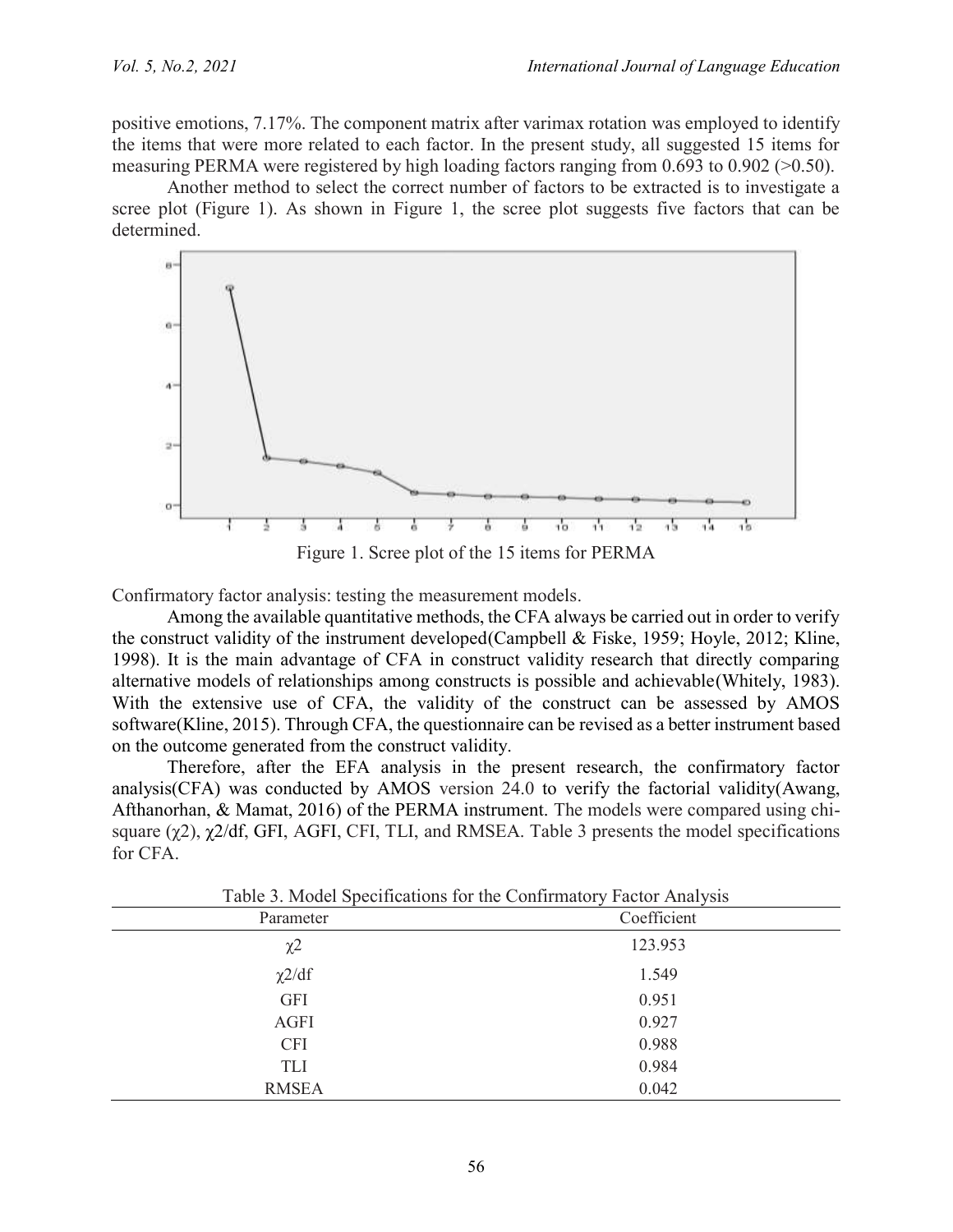Note. χ2: Chi-square goodness of fit; df: Degrees of Freedom; GFI: Goodness-of-Fit Index; AGFI: Adjusted Goodness-of-Fit Index; CFI: Comparative Fit Index; TLI: Tucker Lewis Index; RMSEA: Root Mean Square Error of Approximation

Table 3 illustrates that the CFA results using AMOS version 24.0 for the hypothesized fivefactor model are excellent. The model fit of the hypothetical PERMA model was considered acceptable in the Chinese context, which show that  $\gamma$ 2 = 123.953,  $\gamma$ 2/df = 1.549, GFI = 0.951,  $AGFI = 0.927$ ,  $CFI = 0.988$ , and  $RMSEA = 0.042$ . Therefore, the model of CFA presented in Figure 2 is the finalized measurement model that indicated the structure of PERMA in the Chinese context



Figure 2. The finalized measurement model of CFA

Figure 2 shows that the finalized measurement model of PERMA. Ranging from 0.76 to 0.96, all factor loadings of the five PERMA' sub-constructs exceeded the desirable standard of 0.50[\(Hair et al., 1998\)](#page-10-14), which is considered acceptable convergent validity. As to discriminant validity, the correlations among the five PERMA' sub-constructs ranged from 0.44 to 0.63, which are considered acceptable discriminant validity. This finalized model became the baseline model for our next analyses related to cross-validation.

Confirmatory factor analysis: testing of a second-order factor

The current research also hypothesized and examined the second-order factorial structure for the PERMA model. The second-order latent variables can be situated as an explanatory variable to an endogenous variable, namely, positive emotions, engagement, relationship, meaning, and accomplishment. Figure 3 displays the results of the hypothesized second-order factorial structure for the PERMA model. According to Figure 3, the path coefficients for PERMA in the hierarchical model varied among sub-constructs: positive emotions(0.80), engagement (0.69), relationship (0.66), meaning (0.67), and accomplishment (0.73), which are considered acceptable.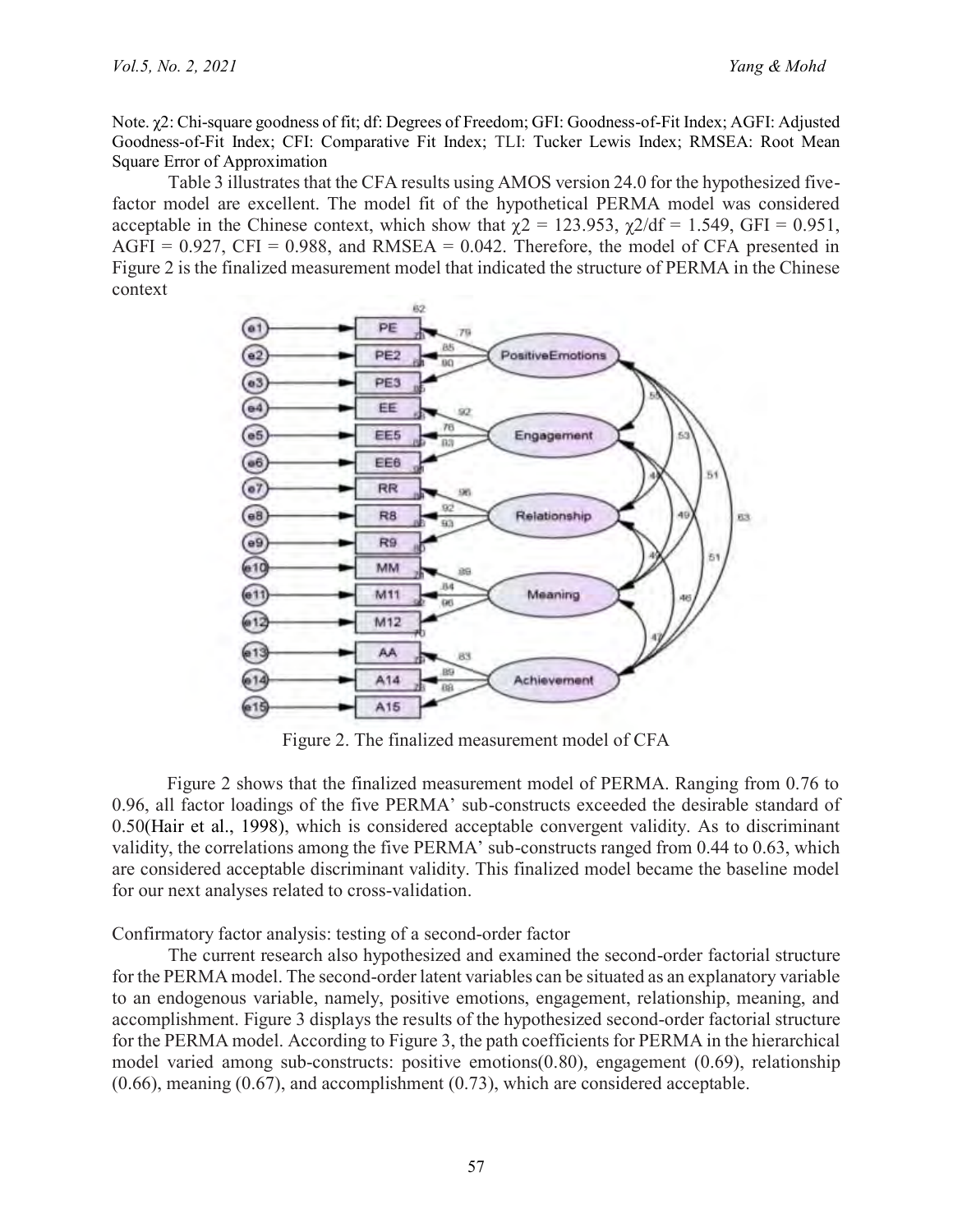

Figure 2. A second-order measurement model for PERMA

For comparison, the model fit statistics of the first- and second-order measurement models for PERMA are listed in Table 4. A second-order measurement model for PERMA also indicated acceptable model fit,  $\gamma$ 2 = 129.699,  $\gamma$ 2/df = 1.526, GFI = 0.949, AGFI = 0.929, CFI = 0.988, TLI  $= 0.985$ , RMSEA  $= 0.041$ .

Table 4. Model fit statistics for each hypothesized factor model

|              |         |             |       | - -   |       |       |              |
|--------------|---------|-------------|-------|-------|-------|-------|--------------|
| Model        | χŻ      | $\chi$ 2/df | GFI   | AGFI  | CFI.  |       | <b>RMSEA</b> |
| First-order  | 123.953 | 549         | 0.951 | 0 927 | 0.988 | 0.984 | 0.042        |
| Second-order | 129.699 | .526        | በ 949 | N 929 | 0.988 | 0.985 | 0.041        |
|              |         |             |       |       |       |       |              |

Reliability of the PERMA-profiler scales

Once the CFA was finished, the instrument of the PERMA model was confirmed in 15 items(Appendix A). Then the reliability of the PERMA instrument was considered. Reliability refers to the stability and consistency of the scores obtained[\(Creswell, 2014;](#page-9-11) [Fraenkel, Wallen, &](#page-10-19)  [Hyun, 2011\)](#page-10-19). In the current study, the internal consistency test(Cronbach's Alpha), construct reliability (CR) and AVE were calculated. The value of Cronbach's Alpha higher than 0.70 was considered acceptable[\(Lim, 2007\)](#page-10-20). Also, CR should be more than 0.60 and AVE must be over 0.50[\(Awang et al., 2016\)](#page-9-16). Table 5 shows the Cronbach's Alpha, CR, and AVE for the subconstructs of PERMA.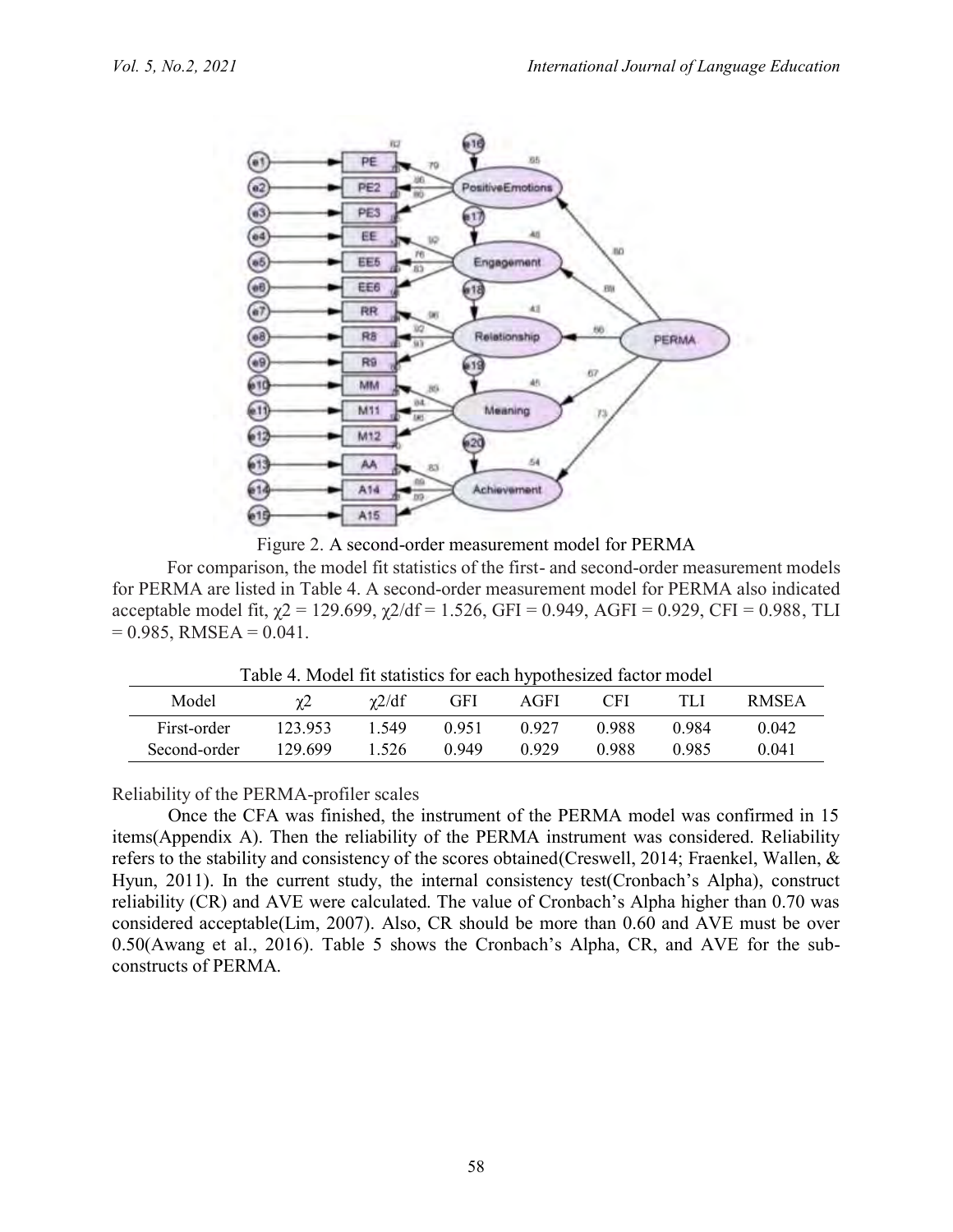| Table 5. Reliability analysis for PERMA |                          |                |           |       |  |  |
|-----------------------------------------|--------------------------|----------------|-----------|-------|--|--|
| Construct                               | Sub-Construct            | Alpha<br>Value | <b>CR</b> | AVE   |  |  |
| <b>PERMA</b>                            | <b>Positive Emotions</b> | 0.853          | 0.855     | 0.663 |  |  |
|                                         | Engagement               | 0.871          | 0.877     | 0.705 |  |  |
|                                         | Relationship             | 0.953          | 0.953     | 0.872 |  |  |
|                                         | Meaning                  | 0.924          | 0.928     | 0.81  |  |  |
|                                         | Accomplishment           | 0.902          | 0.902     | 0.755 |  |  |

As is shown in Table 5, the Cronbach's Alpha of each sub-construct exceeded the desirable standard of 0.70: positive emotions,  $\alpha = 0.853$ ; engagement,  $\alpha = 0.871$ ; relationship,  $\alpha = 0.953$ ; meaning,  $\alpha = 0.924$  and accomplishment,  $\alpha = 0.902$ . Meanwhile, all the CR values for the subconstructs of PERMA exceeded the desirable standard of 0.60, which indicated high internal consistency. Moreover, the AVE for the five latent variables exceeded the common cut-off value of 0.50, demonstrating that this research had acceptable discriminant validity.

### **Discussion**

Based on the results of the research that has been analyzed above, the PERMA profiler is of acceptable reliability and validity to evaluate the positive psychology of Chinese university EFL students. Aiming at exploring the reliability and the validity of the PERMA instrument for Chinese undergraduates in EFL learning, the result of present research in EFA shows that there are five constructs available in the PERMA model, that is, positive emotions, engagement, relationship, meaning, and accomplishment. This structure coincides with the original PERMA framework, which is also in line with the previous research in other contexts[\(Arvig, 2006;](#page-9-17) [Baltzell, Akhtar,](#page-9-18)  [McCarthy, Hurley, & Martin, 2014;](#page-9-18) [Bartholomaeus, Iasiello, Jarden, Burke, & van Agteren, 2020;](#page-9-19) [Coffey, Wray-Lake, Mashek, & Branand, 2016;](#page-9-20) [Diener et al., 2010;](#page-10-21) [Dimitropoulou &](#page-10-22)  [Leontopoulou, 2017;](#page-10-22) [Kern, Waters, Adler, & White, 2014;](#page-10-23) [Kern et al., 2015;](#page-10-9) [Leontopoulou, 2020;](#page-10-24) [Pezirkianidis, Stalikas, Lakioti, & Yotsidi, 2019;](#page-11-19) [Umucu et al., 2020\)](#page-11-20)**.** Furthermore, in the present study, the factor structure for the Chinese EFL university students was identified by both EFA and CFA analysis. The result of CFA indicated the suitability of the PERMA profiler to measure the level of positive psychology. Also, the reliability and validity analysis of all the sub-constructs are also satisfactory, which provides evidence that the PERMA instrument is universal and acceptable. The outcome concludes that this instrument can measure the level of positive psychology perceived by Chinese EFL undergraduates, and, therefore, researchers can rely on its use.

#### **Conclusion**

The purpose of this research is to verify the PERMA profiler to evaluate the positive psychology of Chinese university EFL students. On the basis of the present research, it can be concluded that the PERMA scale, although new, may be useful for researchers in the field of positive psychology and educational psychology. The validated survey can help teachers better understand university students' emotions and monitor their EFL learning. Researchers can use it to know the real situation of undergraduates and design educational interventions or provide policy suggestions based on research results. All of these are essential to boost the quality of EFL learning and students' positive psychology. Therefore, the outcomes of this research enlighten the influence of positive psychology and determine the nature of PERMA for Chinese university EFL students.

Declaration of conflicting interest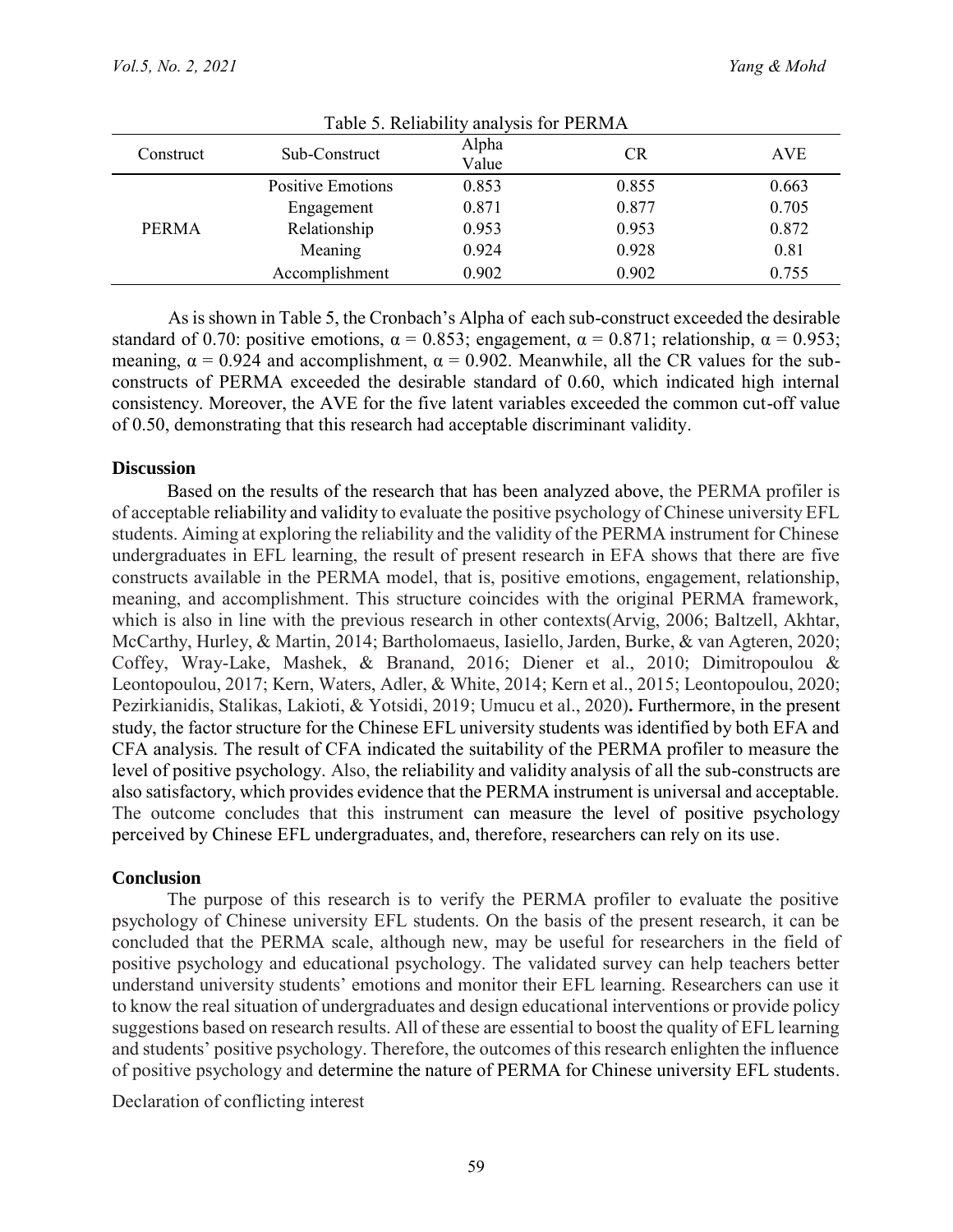The authors state that there is no conflict of interest concerning the publication of this article.

Funding acknowledgement

This research received no external funding.

### **References**

<span id="page-9-8"></span>Aliaga, M., & Gunderson, B. (1999). *Interactive statistics*: Prentice Hall.

- <span id="page-9-7"></span>Allen, K. M. (2017). *The Effect of Participation in PERMA Plus Yoga on Salutogenic Wellness and Flourishing in People over Age 50*: AT Still University of Health Sciences.
- <span id="page-9-17"></span>Arvig, T. (2006). Meaning in life for individuals with physical disabilities. *Psychological reports, 98*(3), 683-688.
- <span id="page-9-14"></span>Auerswald, M., & Moshagen, M. (2019). How to determine the number of factors to retain in exploratory factor analysis: A comparison of extraction methods under realistic conditions. *Psychological methods, 24*(4), 468.
- <span id="page-9-16"></span>Awang, Z., Afthanorhan, A., & Mamat, M. (2016). The Likert scale analysis using parametric based Structural Equation Modeling (SEM). *Computational Methods in Social Sciences, 4*(1), 13.
- <span id="page-9-10"></span>Babbie, E. R. (2013). *The basics of social research*: Cengage learning.
- <span id="page-9-18"></span>Baltzell, A., Akhtar, V. L., McCarthy, J., Hurley, D., & Martin, I. (2014). Happiness and well-being models: Empirical support from high school coaching study. *Athletic Insight, 6*(2), 125.
- <span id="page-9-19"></span>Bartholomaeus, J. D., Iasiello, M. P., Jarden, A., Burke, K. J., & van Agteren, J. (2020). Evaluating the Psychometric Properties of the PERMA Profiler. *Journal of Well-Being Assessment, 4*(2), 163- 180.
- <span id="page-9-6"></span>Blackwell, L. S., Trzesniewski, K. H., & Dweck, C. S. (2007). Implicit theories of intelligence predict achievement across an adolescent transition: A longitudinal study and an intervention. *Child development, 78*(1), 246-263.
- <span id="page-9-4"></span>Brassai, L., Piko, B. F., & Steger, M. F. (2011). Meaning in life: Is it a protective factor for adolescents' psychological health? *International journal of behavioral medicine, 18*(1), 44-51.
- <span id="page-9-0"></span>Butler, J., & Kern, M. L. (2016). The PERMA-Profiler: A brief multidimensional measure of flourishing. *International Journal of Wellbeing, 6*(3).
- <span id="page-9-15"></span>Campbell, D. T., & Fiske, D. W. (1959). Convergent and discriminant validation by the multitraitmultimethod matrix. *Psychological bulletin, 56*(2), 81.
- <span id="page-9-5"></span>Cavazos Vela, J., Castro, V., Cavazos, L., Cavazos, M., & Gonzalez, S. L. (2015). Understanding Latina/o students' meaning in life, spirituality, and subjective happiness. *Journal of Hispanic Higher Education, 14*(2), 171-184.
- <span id="page-9-2"></span>Coffey, J. K. (2018). Positive Psychology of Infancy and Early Childhood: Chapter in the Handbook of Positive Psychology.
- <span id="page-9-3"></span>Coffey, J. K., Warren, M. T., & Gottfried, A. W. (2015). Does infant happiness forecast adult life satisfaction? Examining subjective well-being in the first quarter century of life. *Journal of Happiness Studies, 16*(6), 1401-1421.
- <span id="page-9-20"></span>Coffey, J. K., Wray-Lake, L., Mashek, D., & Branand, B. (2016). A multi-study examination of wellbeing theory in college and community samples. *Journal of Happiness Studies, 17*(1), 187-211.
- <span id="page-9-1"></span>Cohn, M. A., & Fredrickson, B. L. (2009). Positive emotions. *Oxford handbook of positive psychology, 2*, 13-24.
- <span id="page-9-12"></span>Creswell, J. W. (2008). *Qualitative, quantitative, and mixed methods approaches*.
- <span id="page-9-11"></span>Creswell, J. W. (2014). Research design: qualitative, quantitative, and mixed methods approaches.
- <span id="page-9-13"></span>Creswell, J. W., & Clark, V. L. P. (2017). *Designing and conducting mixed methods research*: Sage publications.
- <span id="page-9-9"></span>Creswell, J. W., & Creswell, J. D. (2017). *Research design: Qualitative, quantitative, and mixed*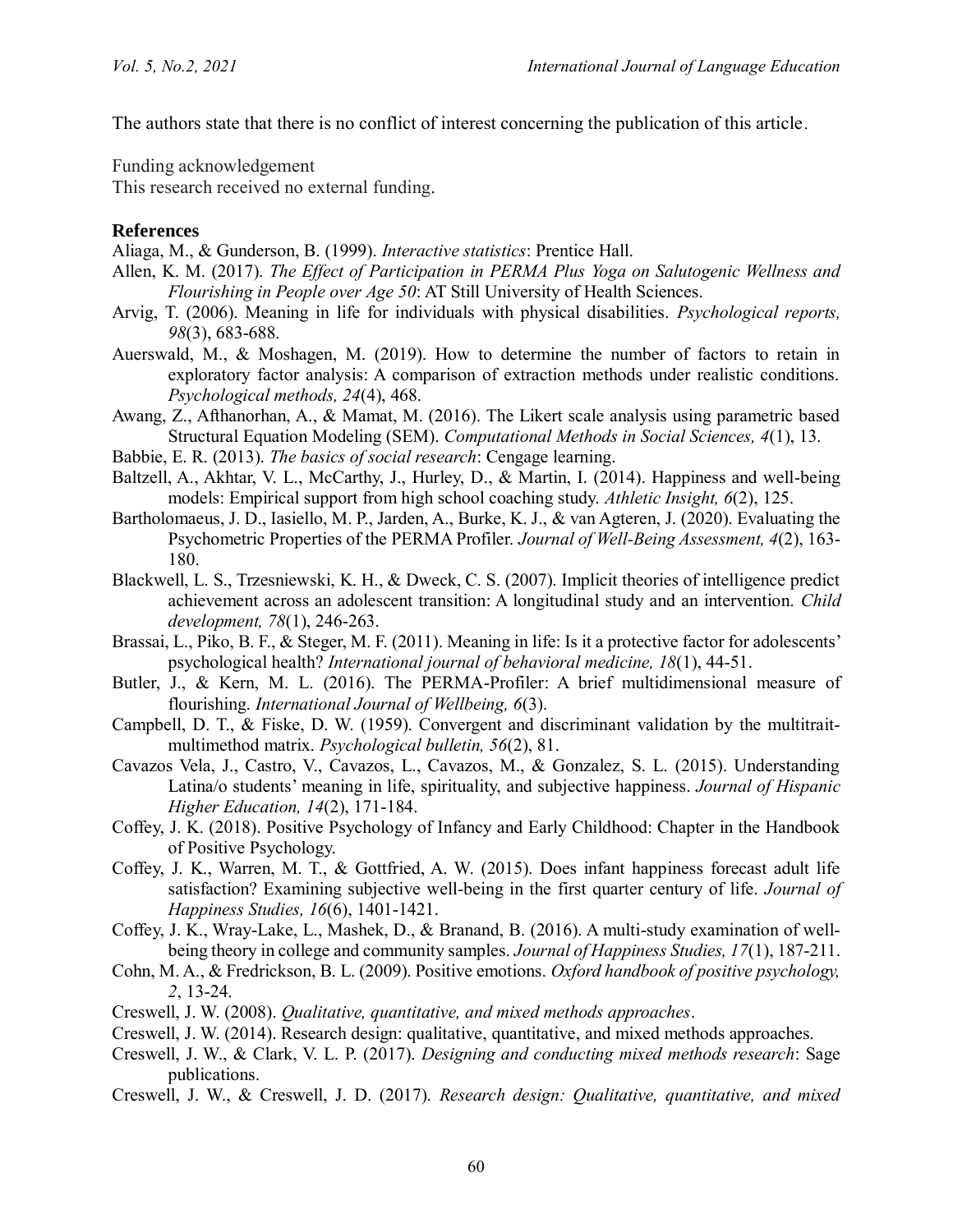*methods approaches*: Sage publications.

- <span id="page-10-2"></span>Csikszentmihalyi, M., Abuhamdeh, S., & Nakamura, J. (1990). Flow: New York: Harper & Row.
- <span id="page-10-3"></span>D'raven, L. L., & Pasha-Zaidi, N. (2016). Using the PERMA model in the United Arab Emirates. *Social indicators research, 125*(3), 905-933.
- <span id="page-10-5"></span>DeWitz, S. J., Woolsey, M. L., & Walsh, W. B. (2009). College student retention: An exploration of the relationship between self-efficacy beliefs and purpose in life among college students. *Journal of college student development, 50*(1), 19-34.
- <span id="page-10-1"></span>Diener, E. (2000). Subjective well-being: The science of happiness and a proposal for a national index. *American psychologist, 55*(1), 34.
- <span id="page-10-4"></span>Diener, E., & Seligman, M. E. (2002). Very happy people. *Psychological science, 13*(1), 81-84.
- <span id="page-10-21"></span>Diener, E., Wirtz, D., Tov, W., Kim-Prieto, C., Choi, D.-w., Oishi, S., & Biswas-Diener, R. (2010). New well-being measures: Short scales to assess flourishing and positive and negative feelings. *Social indicators research, 97*(2), 143-156.
- <span id="page-10-22"></span>Dimitropoulou, C., & Leontopoulou, S. (2017). A positive psychological intervention to promote wellbeing in a multicultural school setting in Greece.
- <span id="page-10-12"></span>Flick, U. (2015). *Introducing research methodology: A beginner's guide to doing a research project*: Sage.
- <span id="page-10-19"></span>Fraenkel, J., Wallen, N., & Hyun, H. (2011). Validity and reliability, how to design and evaluate research in science education: Mc Graw–Hill Companies.
- <span id="page-10-0"></span>Gable, S. L., & Haidt, J. (2005). What (and why) is positive psychology? *Review of general psychology, 9*(2), 103-110.
- <span id="page-10-13"></span>Gall, J. P., Gall, M. D., & Borg, W. R. (1999). *Applying educational research: A practical guide*: Longman Publishing Group.
- <span id="page-10-16"></span>Hair, J. F., Black, W. C., Babin, B. J., Anderson, R. E., & Tatham, R. (2006). Multivariate data analysis . Uppersaddle River: NJ: Pearson Prentice Hall.
- <span id="page-10-14"></span>Hair, J. F., Black, W. C., Babin, B. J., Anderson, R. E., & Tatham, R. L. (1998). *Multivariate data analysis* (Vol. 5): Prentice hall Upper Saddle River, NJ.
- <span id="page-10-17"></span>Hoyle, R. H. (2012). *Handbook of structural equation modeling*: Guilford press.
- <span id="page-10-10"></span>Joel, D. (2017). *Job Satisfaction Levels Among Iowa Public School Superintendents.* Drake University.
- <span id="page-10-23"></span>Kern, M. L., Waters, L., Adler, A., & White, M. (2014). Assessing employee wellbeing in schools using a multifaceted approach: Associations with physical health, life satisfaction, and professional thriving.
- <span id="page-10-9"></span>Kern, M. L., Waters, L. E., Adler, A., & White, M. A. (2015). A multidimensional approach to measuring well-being in students: Application of the PERMA framework. *The journal of positive psychology, 10*(3), 262-271.
- <span id="page-10-6"></span>King, L. A., Hicks, J. A., Krull, J. L., & Del Gaiso, A. K. (2006). Positive affect and the experience of meaning in life. *Journal of personality and social psychology, 90*(1), 179.
- <span id="page-10-18"></span>Kline, R. B. (1998). Structural equation modeling. *New York: Guilford*.
- <span id="page-10-15"></span>Kline, R. B. (2015). *Principles and practice of structural equation modeling*: Guilford publications.
- <span id="page-10-24"></span>Leontopoulou, S. (2020). Measuring well-being in emerging adults: Exploring the PERMA framework for positive youth development. *Psychology: the Journal of the Hellenic Psychological Society, 25*(1), 72-93.
- <span id="page-10-20"></span>Lim, H. L. (2007). Community of inquiry in an online undergraduate information technology course. *Journal of Information Technology Education: Research, 6*(1), 153-168.
- <span id="page-10-11"></span>MacIntyre, P. D., Gregersen, T., & Mercer, S. (2016). *Positive psychology in SLA*: Multilingual Matters.
- <span id="page-10-8"></span>Mangels, J. A., Butterfield, B., Lamb, J., Good, C., & Dweck, C. S. (2006). Why do beliefs about intelligence influence learning success? A social cognitive neuroscience model. *Social cognitive and affective neuroscience, 1*(2), 75-86.
- <span id="page-10-7"></span>Molden, D. C., & Dweck, C. S. (2006). Finding" meaning" in psychology: a lay theories approach to